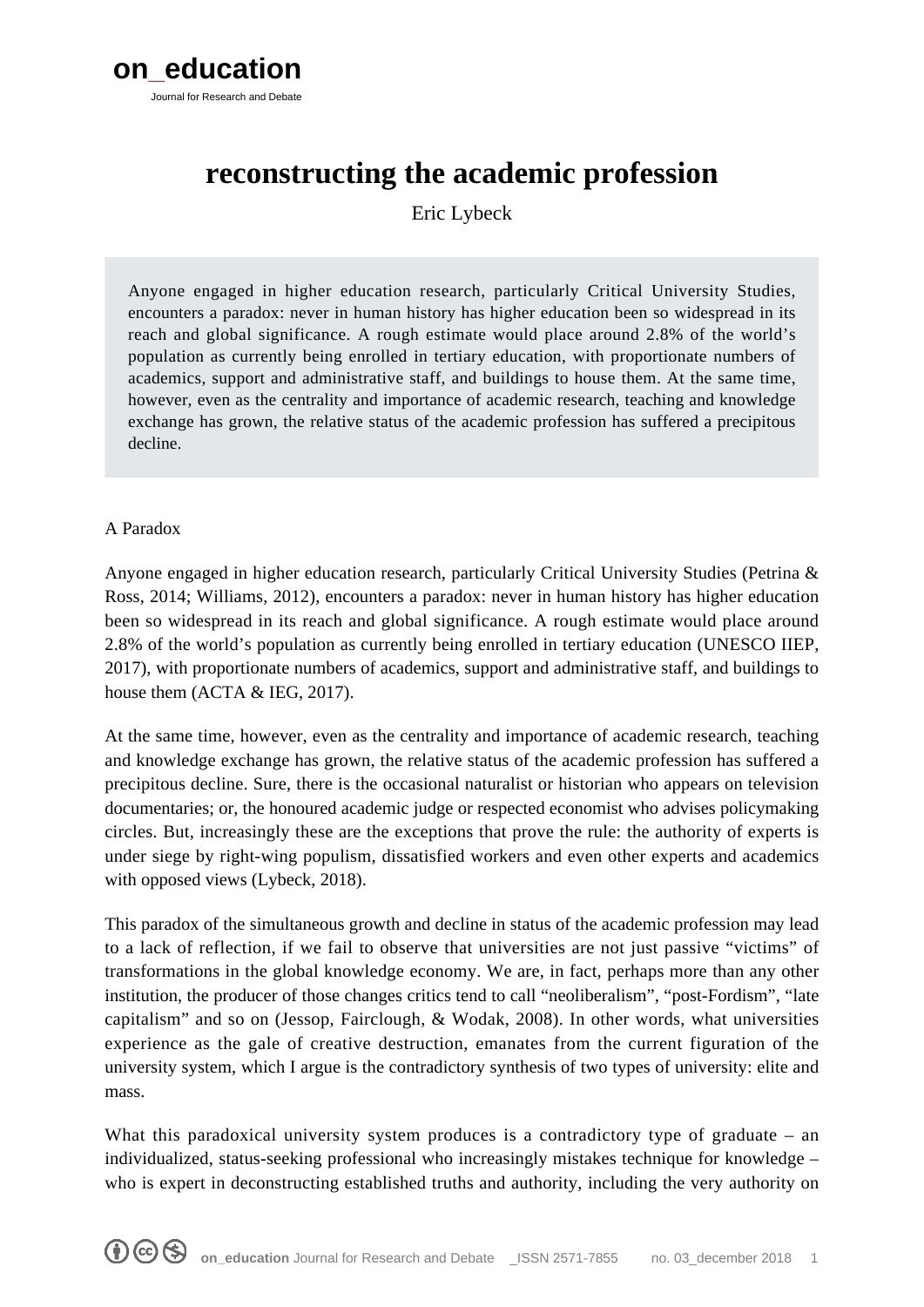which their social status rests. An "individualized professional" is almost an oxymoron, insofar as professions are collective entities – lawyers, doctors, therapists – and, of course, academics themselves. As academics have become more and more specialized and individualized within their workplaces, we have lost sight of our collective interest in shared, common knowledge which is not identical to "common sense". We believe that our research is "ours", our degrees are like a deed of property and we think of knowledge from the "nowhere" epistemic position of the (adult) individual, rather than thinking of knowledge as a social fund, which improves or declines in quality at a supra-individual level (Elias, 1987).

Because we have not properly reckoned with the contradictions of a "mass elite" university, in which nearly 50% of young adults in OECD nations enrol (OECD, 2018) – meaning the educated "elite" is nearly the popular majority – we find ourselves paralysed by fears of being either too elitist or an impostor or both. We engage in robust critical scholarship that demonstrates we are privileged in the grand scheme of things and yet we still struggle to pay the bills, including interest on student loans, wondering how those non-academic professionals seem to have so much more wealth, leisure and, again, paradoxically: time to read. We may know we are elites, but how often do we feel empowered?

## The Pinch

I begin here by sketching some trends and causes for why academics find themselves in this position. Why has the academic profession been effectively deconstructed in the past few decades, producing these increasingly large cohorts of anxious individualized professionals?

– The New Left – while many would blame contemporary neoliberalism on the New Right (see next bullet below), my interpretation here is that the recent trend toward what the sociologist Robert Bellah called "expressive individualism" began during the 1960s amongst the babyboomers (Bellah et al., 2007; Bell, 1996; Lasch, 1991). Initially motivated by just causes including civil rights, anti-war protests, gender inequality and so forth, this generation's political organization fell short of cultural promises to themselves, including a neo-Romantic, East-meets-West ideal of self-actualization and "freedom" defined in sexual terms on the one hand, but technological terms on the other, particularly within Silicon Valley utopianism, which imagined non-hierarchical networks and systems that would allow humans to interact without authority structures or big government bureaucracies. The introduction of expressive individualism within the baby boomer generation and thereafter, has had a number of consequences for social organization (Boltanski & Chiapello, 2005); and was significant in asserting the individual's right to be "free" to do what they want, especially vis-a-vis welfare state authority structures, of which professions and universities remained a constitutive part. Thus began our sustained auto-criticism of the very institutions in which we work, obtain income and status from.

– The New Right – while historians of ideas trace the origins of neoliberalism to the meeting of (then, oddball) economists and political philosophers at a Swiss hotel (Mirowski & Plehwe, 2009; Harvey, 2005), we must remember that neoliberal views did not begin their ascendance until the basic mechanisms of Keynesian fiscal management began to malfunction; when stagflation – a theoretical impossibility in Keynesian macroeconomics – began to occur. This crisis of expertise happened more-or-less concurrently across advanced industrial economies beginning in the earlymid 1970s, pushing the anti-monopolist, anti-tax, subjectivity-oriented and methodologically individualistic views of economists to the forefront of economic policy. Not coincidentally, many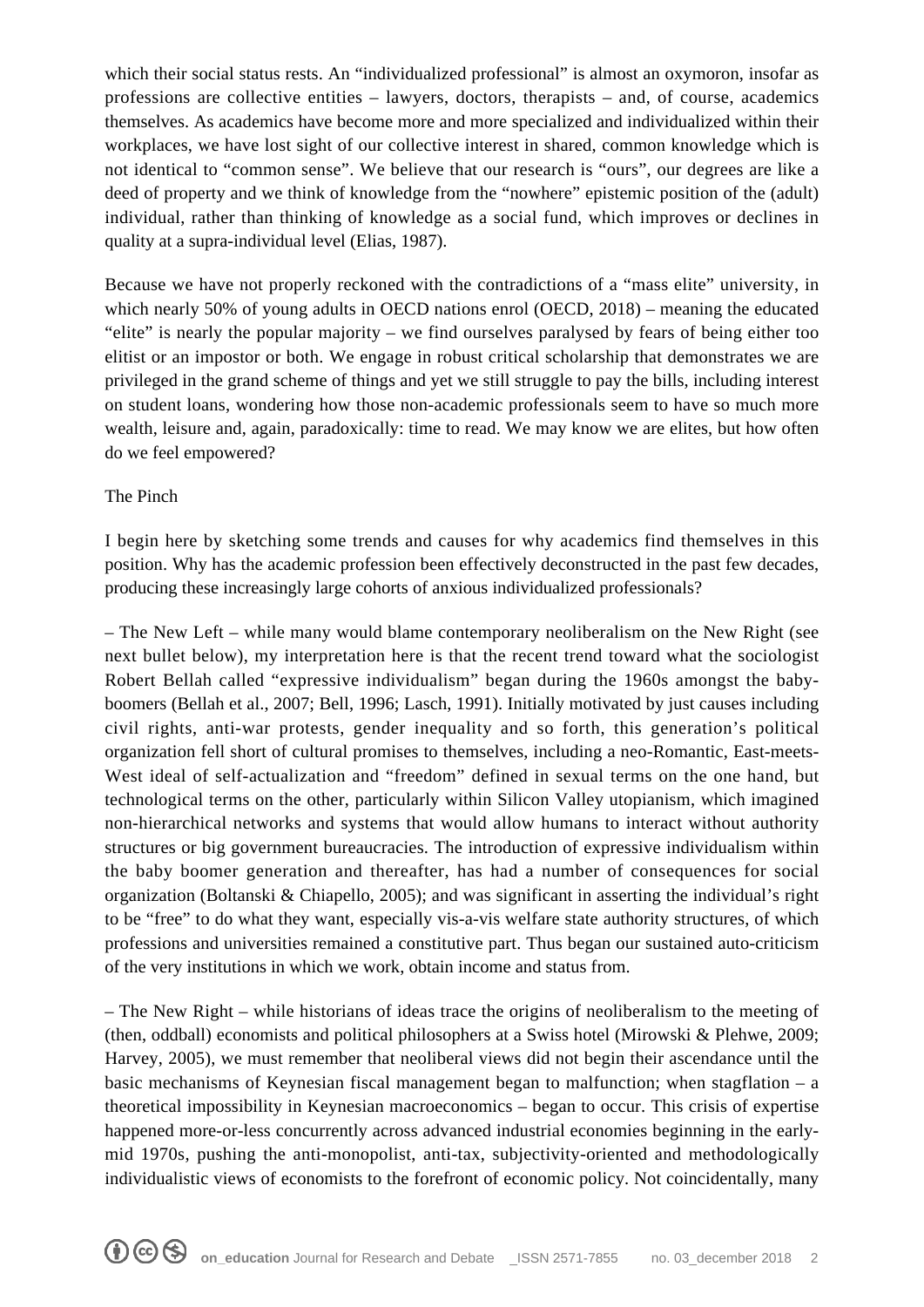professionals' view of themselves preconditioned them to accept this due to the aforementioned changes in expressive individualism amongst the middle classes. From the right, thereafter, neoliberals challenged the collective authority of professions as being self-interested guilds, in which any reference to public purpose, social or civic function, was mere ideological windowdressing for self-interested, rationally-calculating, greedy actors. Again, this was increasingly the way professionals seemed to view themselves.

The rest is history, as we know: the privatization of public finances began under Reagan and Thatcher in America and Britain, with similar reforms made in their images elsewhere (Slaughter & Rhoades, 2009; McGettigan, 2013; Newfield, 2016). The power of unions was smashed, with reference to the perceived oligarchical structure which stood in the way of efficiency and growth; which was politically effective in terms of eliminating counter-powers in "old Left" unions and political factions. Universities were also caught up in this anti-monopolist wave, having tenures stripped, academic union rights diminished and new public administration audits put in place. These reforms were justified as challenging academic elitism, which supposedly held back the participation of wider populations who would otherwise benefit from higher education; academics, left-wing loafers and their arcane subjects were criticized for being useless to both their students and the wider public. The state would have to intervene to undermine academic authority in their interests (Deem, 2004).

What the state accomplished was the opening of the higher education "market" to other nonacademic professionals, namely those trained within business schools employing management and auditing techniques that were inappropriate for the non-economic sectors these consultants colonized (still drawing on "expertise" rooted in university degrees). After decades of trashing public services, which has resulted in greater inefficiencies and costs, dramatically increased economic inequality, still stagnating wages and (often disguised) inflation and unemployment, it is not difficult to see why this mode of organizing firms, societies, healthcare, cultural and media institutions and universities, is undergoing a sustained legitimacy crisis of its own (Streeck, 2017).

We are presently living through an interregnum.

## Where We Are

The ascent of populism on the left and right, but especially the right, is rooted in a loss of faith in experts. This anti-expert populism was, of course, prefigured in climate denialism, but has a long tradition going back to evangelical disbelief in Darwinian evolution in the 19th century. Thus far, much of the contemporary academic reaction to these claims has taken the form of doubling down: the public is wrong/racist/ignorant and so on. This may be emotionally satisfying and perhaps factually correct at times, but I will argue this reaction misrecognizes several dynamics that, again, are important for us to see as being the result of long-term sociological trends:

– The internal and international migration of students and graduates has led to an evacuation of young people from rural and suburban communities toward metropolitan cities and university towns – this concentrates the knowledge-economy in these regions and contributes to demographic statistics showing, for example, counties that voted for Brexit are "older" and "less educated" (Becker, Fetzer, & Novy, 2016).

– By moving from elite to mass levels of enrolment, we have restructured national class systems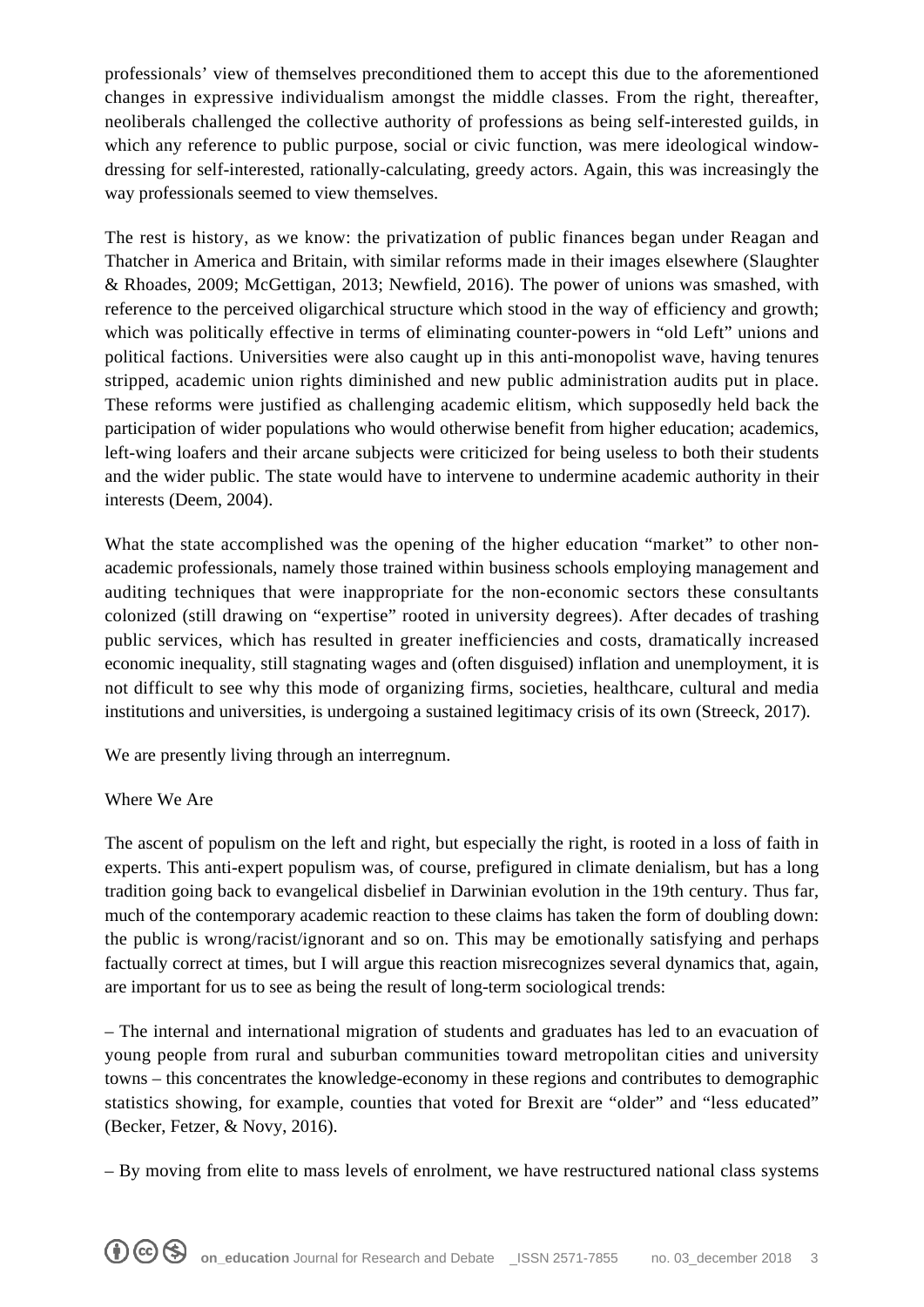around credentials and status. In the USA, political scientists now measure "class" according to whether voters have college degrees or not (Hendrickson, 2016).

– As globalized, Schumpeterian states have shifted toward STEM research and innovation, universities organize themselves isomorphically around global rankings' criteria produced by Times Higher Education, QS, The Guardian and other publications, while competing for students (especially international or Chinese) framed as "consumers" (DiMaggio & Powell, 1983). This channels the mission and purpose of higher education into the individualistic frames noted above, while also further restricting the incentives for universities to function as regional and local institutions.

– As student numbers grow, unregulated development of student accommodation – both purposebuilt and multiple-occupancy homes – dramatically impacts housing prices. These pressures on the cost of housing for "locals" can result in dissatisfaction, displacement and gentrification within metropolitan spaces – or, results in segregation of spaces into town and gown (Smith, Sage,  $\&$ Balsdon, 2014).

– Not only do these economic trends affect "locals", but early career academics themselves who can rarely afford to live near their universities, in contrast to their older professional peers whose equity in nearby housing has increased exponentially. This occurs alongside the casualization of fixed term teaching staff and the internal bifurcation of the academic profession into elite researchers and precarious teachers. There are also substantial gendered dimensions to the trend, as is typical of the emergence of any "semi-profession" (Etzioni, 1969; Lybeck, 2018).

– Lastly, discourses surrounding social mobility reinforce the idea that one should aspire to leave one's community if one's hopes to obtain, not just higher incomes, but participation in society, politics, economics and science. This process encourages a more rootless, less attached relationship to one's "place" and a greater attachment to cosmopolitan ideals (Calhoun, 2002).

These are only a few related trends, but consider this emergent structure from the vantage of a pensioner living in an abandoned, deindustrialized town. If a politician arrives and says, "Do not believe the experts – remember how they ruined the economy in 2008? – you know, they never talk about immigration? – they want to tell us we cannot make our own rules? – that, our fate is in the hands of global trade and a bunch of faceless bureaucrats in Brussels?" Or: "Do not believe those intolerant latte-sipping Democrat elitists who want to replace coal with solar power from China – we are going to bring back the mines/factory/mill that used to be the heart of this town – anyone who tells you we cannot is lying – fake news!"

From their position within the emerging knowledge-economy, the appeal of these messages becomes somewhat more understandable, if nonetheless ill-informed. But, amongst academics and professionals, is our best reaction then to continue to speak amongst ourselves about how Brexit "really" is a reaction to post-imperial decline? Or, hold seminars on campus demanding our regions develop a "global vision" that fits our university's strategic plans? Or, that those who believe we can "take back control" from unaccountable bureaucrats are essentially stupid. Further examples abound, in which few if any lessons are being learned about our post-Brexit, post-Trump, post-truth world that is not directed internally within academia / metropolitan / "liberal" spaces and communicative systems.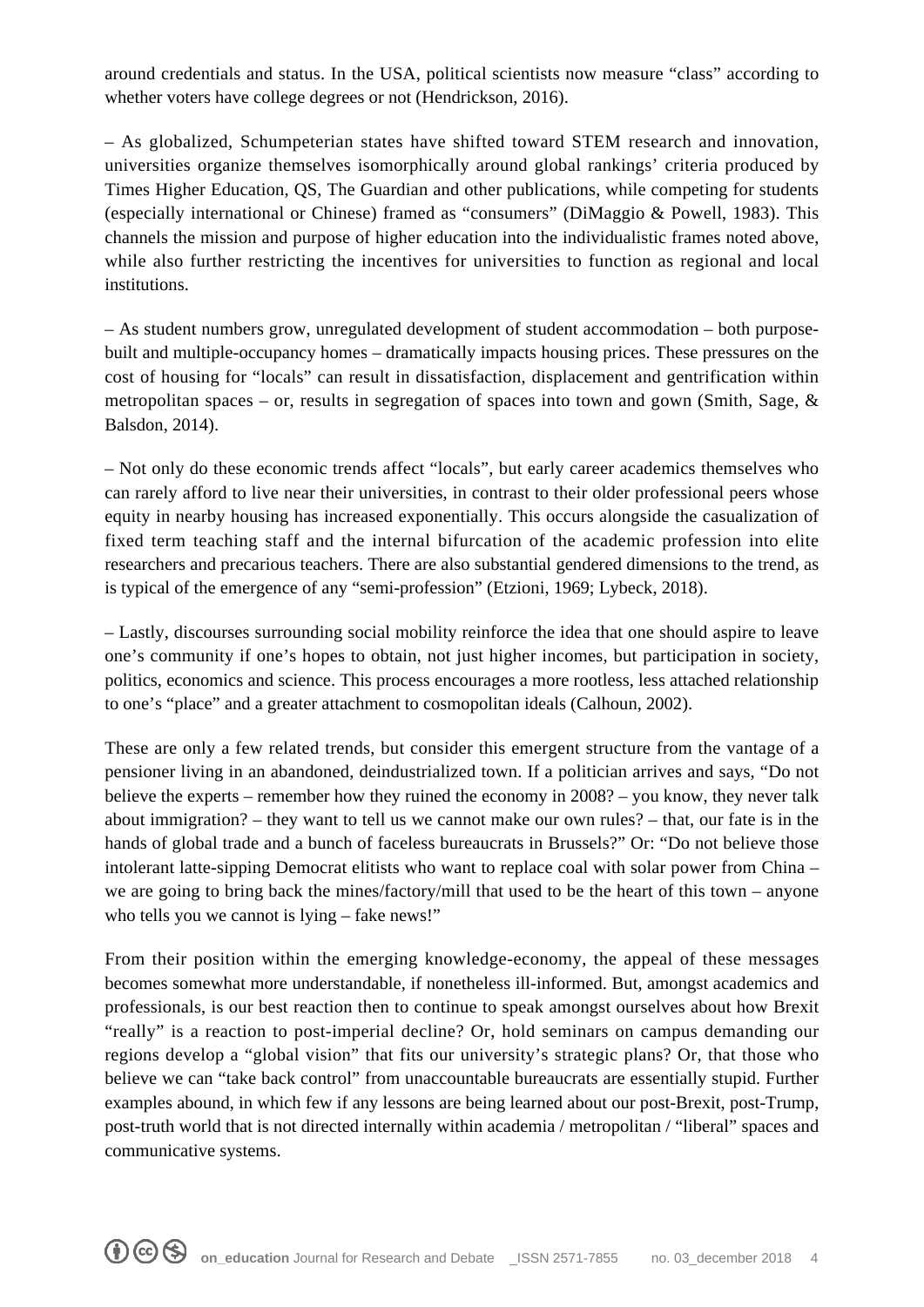We may further consider that even within this emergent structure – particularly from far from the "top" of the hierarchical rankings – not all is quite right. Imagine, for example, being a student from a disadvantaged background who has enrolled at a not-so-top-tier institution. One may still have to leave home, become a stranger to both friends "left behind" at home and one's peers at university who are not first-generation students (Reay, David, & Ball, 2005). Or, imagine being an academic working in, or a professional graduate from, one of these institutions. The message from the broader professional environment is clear: you remain "less than". You may have a degree, but it is "Mickey Mouse". You apply for dozens of jobs, but you are competing against graduates from "top-tier" universities. Accordingly, the job you do have is insecure, because you are "replaceable" – by either a new graduate or an as yet not invented artificially-intelligent machine. You may be aware you are in what anthropologist David Graeber (2018) calls a "bullshit job". Will you too become "left behind"?

Now imagine the politician who says: "Do you know all those elitist academics going on about social justice, feminism, transgenderism and so on? – when will it end? – it is never enough for these people – and they have the nerve to talk about us being 'privileged' – Ha!" Wouldn't it be so much more convenient if the source of one's problems lay at the door of those irritating, arrogant, "virtue-signalling" academic elites? Not only do they seem to control the centre of expertise, culture and power, if one tries to challenge their wisdom, one is accused of being a racist, sexist, privileged white man or similar.

These are just a few points of view that look differently at the elite centre of the academic profession, which remains despite the increase in mass student enrolment. Indeed, as overcredentialization makes bachelors' degrees a standard baseline for employment, the status hierarchy of institutions (i.e., global rankings) determines one's chances of obtaining work (Collins, 1971). As long as the hierarchical structure of higher education institutions remains in place, any efforts to widen participation within the elite universities will fail to improve the condition of the majority of students from non-traditional backgrounds, who will be enrolled at less-than-top tiered universities.

## Reconstruction

Having deconstructed much of what is taken for granted as the natural structure of higher education in a globalized, knowledge-based economy, it is worth considering what should be done to improve the situation. Taking the last observation first: if the problem is the hierarchical structure of institutions, worldwide, what the academic profession can begin to do is reassert our collaborative relationships and horizontal and segmental patterns of differentiation. Those of us in more "elite" institutions might recommend further collaborations with "lower status" universities, not just in developing countries as the British government is encouraging through its Global Challenges Research Fund [\(https://www.ukri.org/research/global-challenges-research-fund/\)](https://www.ukri.org/research/global-challenges-research-fund/), but within local cities and regions. The recent proposal in Berlin to develop a citywide strategy for Humboldt, FU Berlin, TU Berlin and Charité medical schools is a promising development in this direction ([https://www.berlin-university-alliance.de/en/index.html\)](https://www.berlin-university-alliance.de/en/index.html). Indeed, the re-emergence of explicitly "civic universities" through the UPP Foundation in Britain and amongst collaborators I am working with internationally as editor of the new journal, Civic Sociology, may point us in the direction we need to go.

Not to put too fine a point on it: we need to take responsibility, not just for our scholarship, but for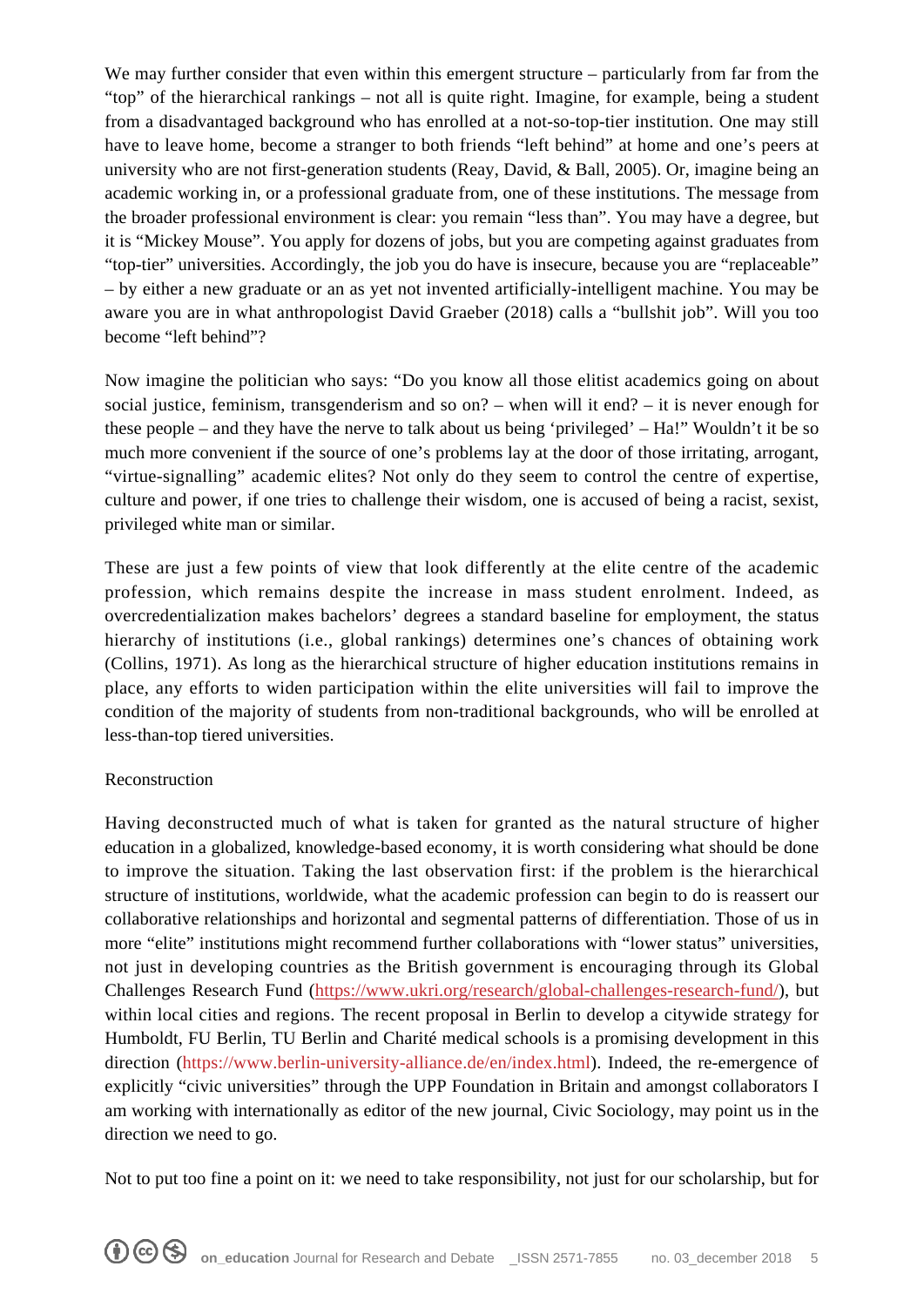our societies. It is our responsibility to empathize, engage and explain what we think is the "truth" to those who may not see the value in what we do. We must abandon our instincts to be either patronising or dismissive of those who feel the knowledge economy has nothing to offer them. In going through such processes, maybe some of our most certain truths will change. Maybe together, we can become something new.

While this task may seem difficult given the present circumstances, we should remember that the academic profession is over 1,000 years old. Founded as guilds to preserve the quality of degrees, the social value of universities has waxed and waned over the centuries. What is most interesting about the current situation is the paradox between the expansion of mass higher education and the criticism of academics as out-of-touch elitists. As I have argued in the past, perhaps a return to the idea of universities as self-governing guilds could provide a basis upon which we reconnect with wider populations (Lybeck, 2018). Immediately this suggestion will strike us as a contradiction: how would reconstructing the "exclusivity" of guild "privileges" result in a reengagement with the public? History suggests that universities were not just "A" guild, but the original guild, upon which all others organized themselves (Wei, 2012). Other histories suggest unions and artisanal associations were similarly modelled on guilds, especially as these privileges were undermined by utilitarian principles of "free trade". Indeed, historians have revisited the history of guilds to see that they not only provided the earliest conception of citizenship, but were also transnational in scope (Prak, 2018; Hoogenboom et al., 2018). Moving forward we may wish to consider our relationship as academics and professions to more traditional "trade" and "craft" guilds, such as Les Compagnons du Devoir and other forms of apprenticeships and non-academic education.

After all, the great success story of the 20th and 21st century expansion of higher education has been the rising proportion of university graduates. But, have we adequately considered the fates of those without such credentials – in both the older and younger populations – who do not go on, immediately, to higher education? Perhaps the current crisis we are facing is, in fact, an opportunity to rethink the role of academic knowledge in contemporary, globalizing (and deglobalizing) societies. In other words, perhaps we must collectively rethink ourselves.

## References

ACTA & IEG, (2017). *How Much Is Too Much? Controlling Administrative Costs through Effective Oversight.* Washington, D.C.: American Council of Trustees and Alumni | Institute for Effective Governance.

Becker, S., Fetzer, T., & Novy, D. (2016). *Who Voted for Brexit? A Comprehensive District-Level Analysis.* Centre for Competitive Advantage in the Global Economy, Department of Economics. University of Warwick.

Bell, D. (1996). *The Cultural Contradictions of Capitalism*. *20th Anniversary Edition*. Basic Books.

Bellah, R. N., Madsen, R., Sullivan, W. M., Swidler, A., & Tipton, S. M., (2007). *Habits of the Heart: Individualism and Commitment in American Life*. University of California Press.

Boltanski, L., & Chiapello, E. (2005). *The New Spirit of Capitalism*. London and New York: Verso.

Calhoun, C. (2002). The Class Consciousness of Frequent Travelers: Toward a Critique of Actually Existing Cosmopolitanism. *South Atlantic Quarterly*, *101*, 869–897.

Collins, R. (1971). Functional and Conflict Theories of Educational Stratification. *American Sociological Review*, *36*(6), 1002–1019.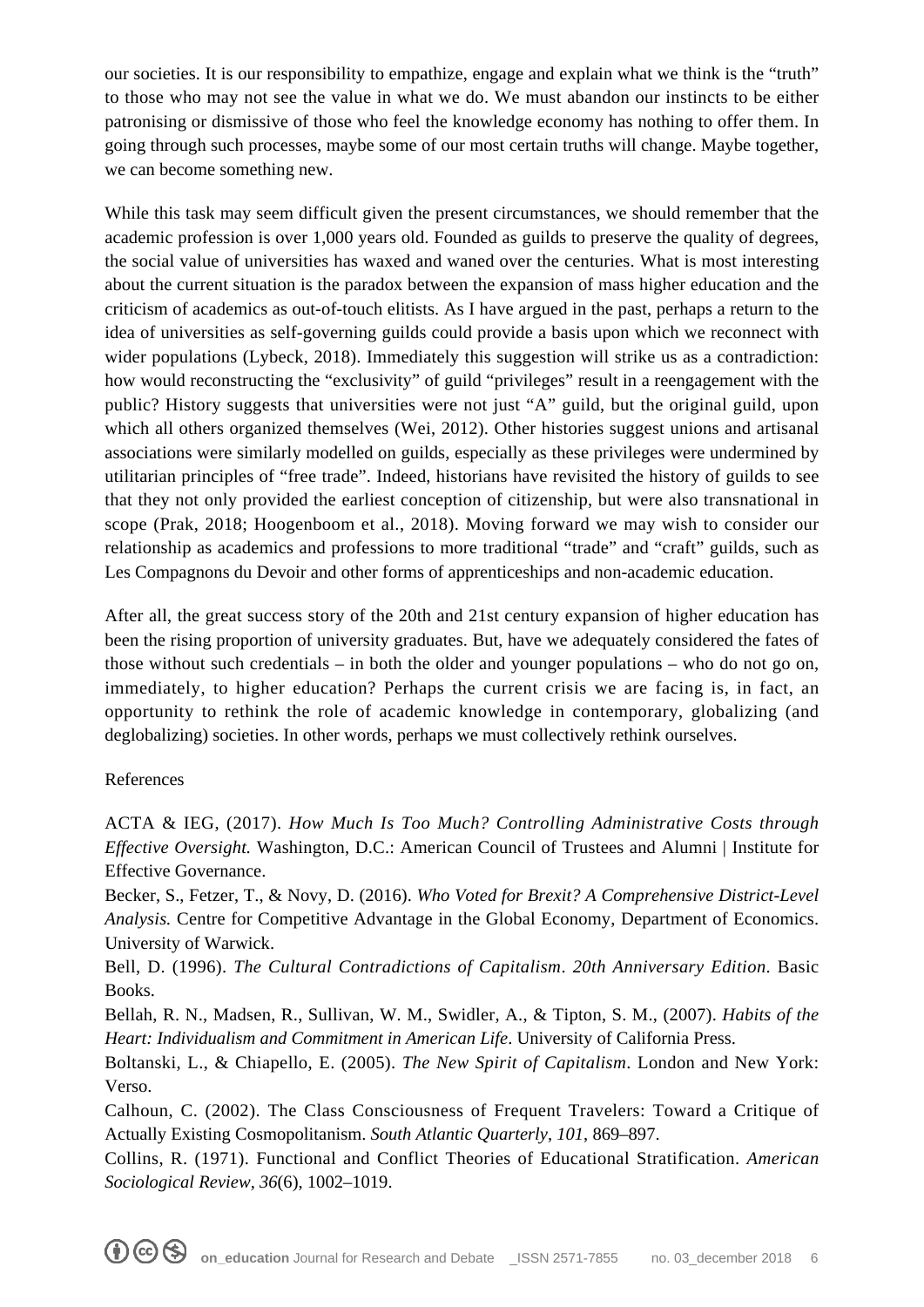Deem, R. (2004). The Knowledge Worker, the Manager-Academic and the Contemporary UK University: New and Old Forms of Public Management? *Financial Accountability and Management, 20*(2), 107–128.

DiMaggio, P. J., & Powell, W. W. (1983). The Iron Cage Revisited: Institutional Isomorphism and Collective Rationality in Organizational Fields. *American Sociological Review, 48*(2), 147–160.

Elias, N. (1987). *Involvement and Detachment*. Oxford, UK; New York, NY, USA: Blackwell.

Etzioni, A. (1969). *The Semi-Professions and Their Organization: Teachers, Nurses, Social Workers*. New York, NY: Free Press.

Gouldner, A. W. (1979). *The Future of Intellectuals and the Rise of the New Class*. New York: Seabury Press.

Graeber, D. (2018). *Bullshit Jobs: A Theory*. London: Penguin UK.

Harvey, D. (2005). *A Brief History of Neoliberalism*. Oxford: Oxford University Press.

Hendrickson, C., & Galston, W. A. (November 18, 2016). *The Educational Rift in the 2016 Election.* [Web Log Entry]

https://www.brookings.edu/blog/fixgov/2016/11/18/educational-rift-in-2016-election/

Hoogenboom, M., Kissane,Ch., Prak, M., Wallis, P., & Minns, Ch. (2018). Guilds in the Transition to Modernity: The Cases of Germany, United Kingdom, and the Netherlands. *Theory and Society, 47*, 255–291.

Jessop, B., Fairclough, N, & Wodak, R. (Eds.). (2008). *Education and the Knowledge-Based Economy in Europe*. Rotterdam: Sense Publishers.

Lasch, Ch. (1991). *The Culture of Narcissism: American Life in an Age of Diminishing Expectations*. New Ed edition. New York: W. W. Norton and Company.

Lybeck, E. R. (2018). The Coming Crisis of Academic Authority. In Geelan, T., Hernando, M., & Walsh, P. (Eds.), *From Crisis to Social Change: Towards Alternative Horizons*. Basingstoke: Palgrave.

McFarland, G. W., (Ed.). (1975). *Mugwumps, Morals and Politics, 1884-1920*. Illustrated edition. Amherst: University of Massachusetts Press.

McGettigan, A. (2013). *The Great University Gamble: Money, Markets and the Future of Higher Education*. London: Pluto Press.

Mirowski, P., & Plehwe, D. (2009). *The Road from Mont Pelerin: The Making of the Neoliberal Thought Collective*. 1 edition. Cambridge, Mass: Harvard University Press.

Newfield, Ch. (2016). *The Great Mistake: How We Wrecked Public Universities and How We Can Fix Them*. Baltimore: Johns Hopkins University Press.

OECD. (2018). *Education* at a Glance. https://www.oecd-ilibrary.org/education/education-at-a-glance\_19991487

Petrina, S., & Ross, E. W. (2014). Critical University Studies: Workplace, Milestones, Crossroads, Respect, Truth. *Workplace: A Journal for Academic Labor, 23*, 62-72.

Prak, M. (2018). *Citizens without Nations: Urban Citizenship in Europe and the World, c.1000–1789*. Cambridge, United Kingdom; New York, NY: Cambridge University Press.

Reay, D., David, M. E., & Ball, S. (2005). *Degrees of Choice: Social Class, Race and Gender in Higher Education*. Stoke on Trent, UK; Sterling, USA: Trentham Books Ltd.

Slaughter, S., & Rhoades, G. (2009). *Academic Capitalism and the New Economy: Markets, State, and Higher Education*. Baltimore: Johns Hopkins University Press.

Smith, D. P., Sage, J., & Balsdon, S. (2014). The Geographies of Studentification: 'Here, There and Everywhere?' *Geography (Sheffield, England), 99*(Sept.), 116–127.

Stoner, A. M., & Melathopoulos, A. (2015). *Freedom in the Anthropocene: Twentieth-Century Helplessness in the Face of Climate Change*. New York, NY: Palgrave Pivot.